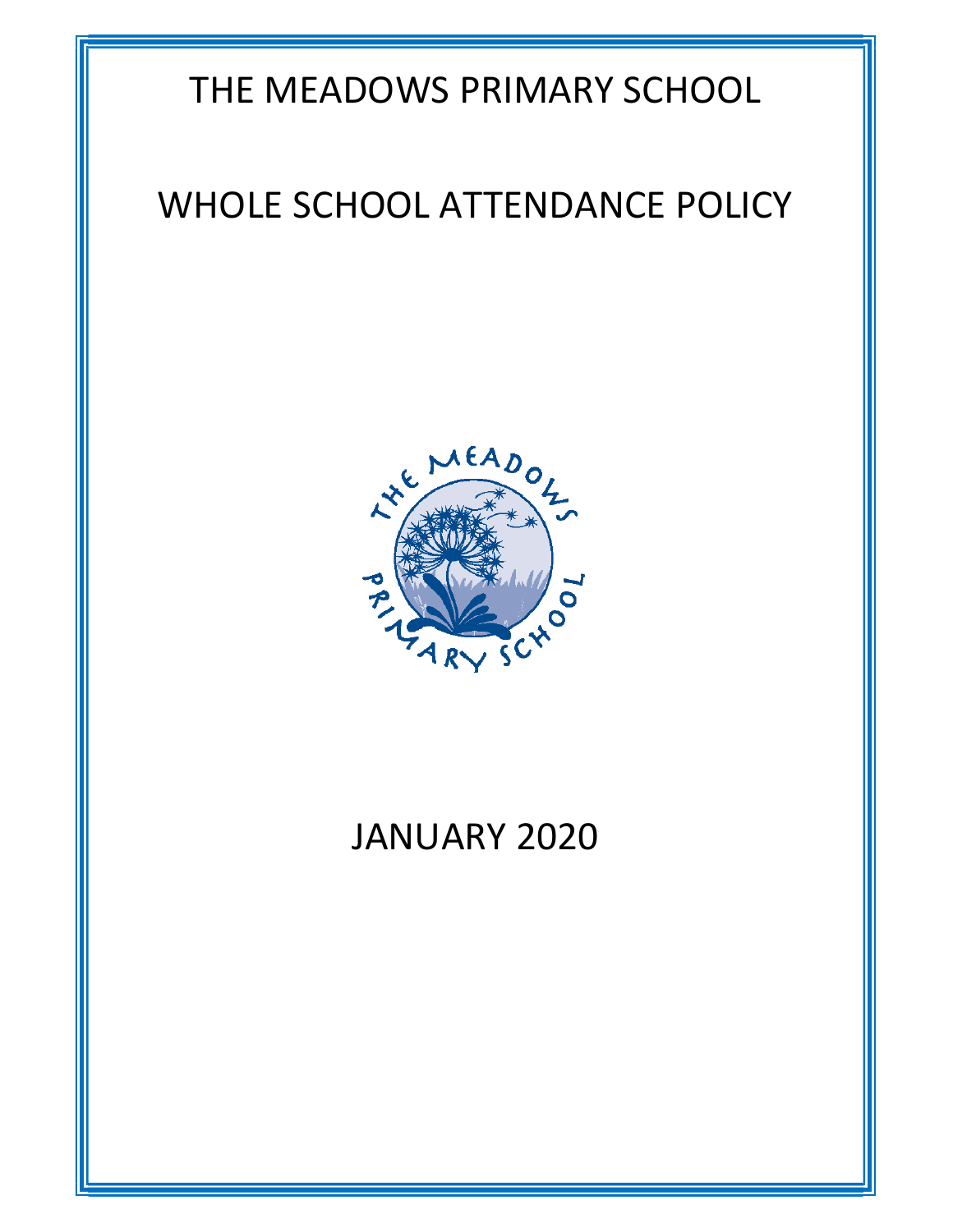#### Mission Statement

The Meadows Primary School is committed to providing a full and inclusive education for all pupils. The school believes that all pupils benefit from the education it provides and therefore regular school attendance will maximise the opportunity for pupils to achieve their individual potential, as valuable learning time is lost when children are absent or late. To this end, the school will support families to ensure that all pupils achieve the maximum possible attendance and that any issues or problems which may impede full attendance are identified promptly and acted upon as quickly as possible.

## Implementation

This policy was formally adopted by the Full Governing Body at their meeting of 16<sup>th</sup> July 2013.

## Aims

It is recognised that:

- All pupils of statutory school age have an equal right to access an education in accordance with the National Curriculum regulations.
- No pupils should be deprived of their opportunities by either their own non-attendance or that of other pupils from receiving an education that meets their needs and personal development.
- In the first instance, it is the responsibility of pupils and their parents to ensure attendance at school as required by law.
- Many pupils and their parents may need to be supported and efforts to improve recognised, at some stage, in meeting their attendance obligations and responsibilities.
- Situations may exist beyond the control of pupils and/or parents, which schools need to address in partnership with external agencies.
- The vast majority of pupils want to attend school to learn, to develop social skills, socialise with their peers and prepare themselves fully to take their place in society as well-rounded and responsible citizens with the skills, knowledge and understanding necessary to make a positive contribution to the life and culture of their communities.

## **Expectations**

Good practice will include liaison with parents (both in writing or face to face by inviting parents to an attendance meeting) to discuss the reasons for poor levels of attendance or referral to the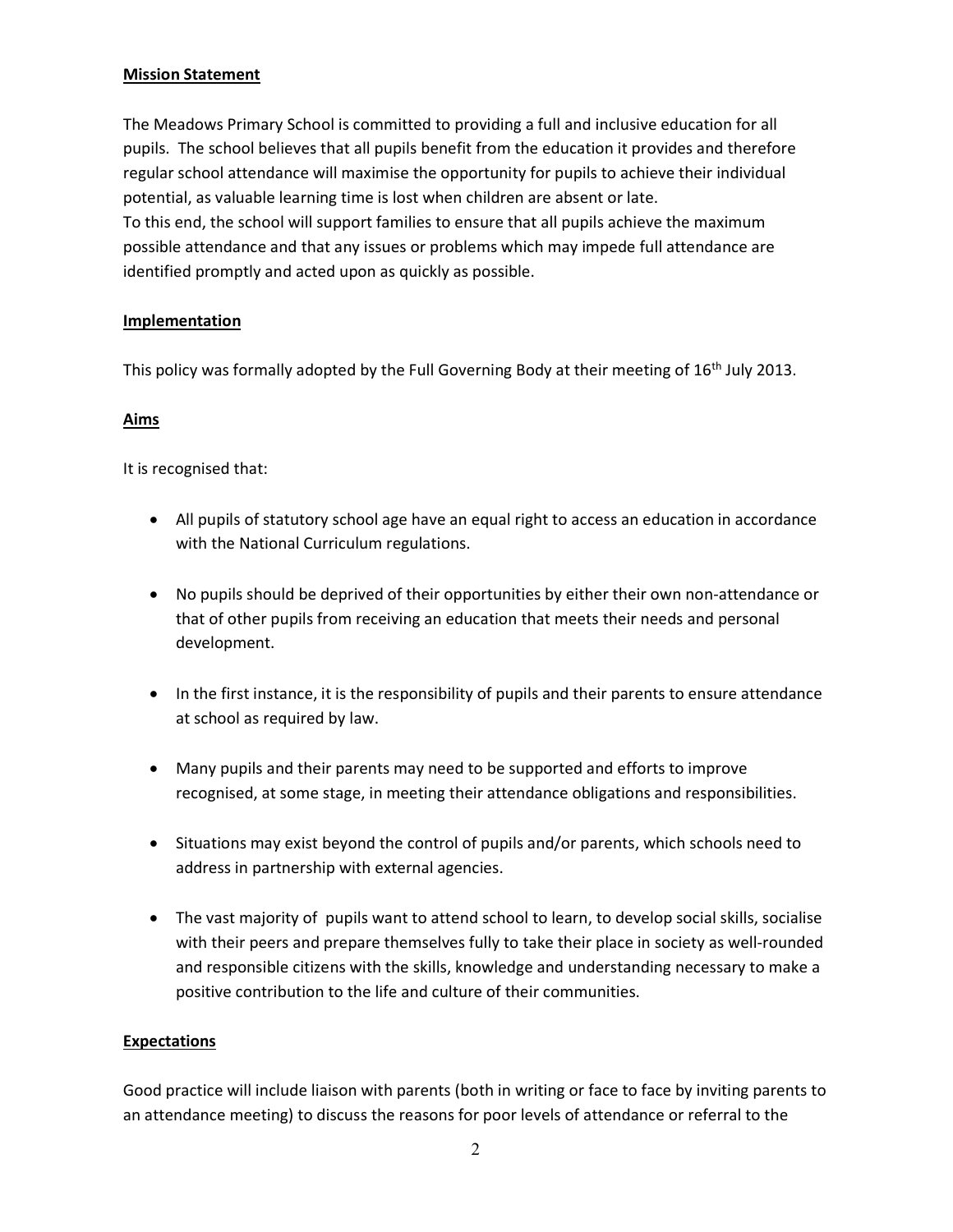Education Welfare Service or other agency. The purpose will always be to support the family in bringing about an improvement in the pupil's attendance to facilitate their entitlement to access the curriculum. If there are any Child Protection concerns, then the appropriate safeguarding guidance will be followed without delay.

The school expects pupils to:

- $\triangleright$  Attend school regularly.
- $\triangleright$  Arrive on time and appropriately prepared for the day.

The school expects parents to:

- $\triangleright$  Encourage children to attend school regularly.
- $\triangleright$  Contact the school as soon as is reasonably practical whenever their child will be absent (ideally by no later than 9.30 am on the first day of absence) giving details of the reason for absence and the anticipated length of time the child will be absent.
- $\triangleright$  Ensure their children arrive on time and appropriately prepared for the day, including having the correct equipment (clothing appropriate to the weather conditions; PE kit; completed homework etc.).
- $\triangleright$  Contact the school if a problem occurs or there is a change in family circumstances which may impact on the child's attendance.

Pupils and parents can expect the school to:

- $\triangleright$  Information regarding procedures for reporting absences to be provided upon admission to the school and otherwise as changes occur.
- $\triangleright$  Regularly, efficiently and accurately record attendance.
- $\triangleright$  Monitor the attendance levels of all pupils, identifying and supporting pupils with less than 90% attendance.
- $\triangleright$  Contact parents after 9.30 am on the first day of absence, where no reason for absence has been provided.
- $\triangleright$  Take the appropriate action promptly on any problems notified to the school.
- $\triangleright$  Encourage good attendance through positive reward strategies ie: weekly and termly class attendance levels; academic year 100% attendance certificates; annual attendance draw and class party.

Registration will be undertaken by the member of staff supervising the class twice daily as follows: Morning session 9.00 – 9.15 am; Afternoon session: 1.00 – 1.15 pm (FS/KS1); 1.15 – 1.30 pm (KS2) where a child arrives at school after the register has been taken and returned to the school office, but before registers close (ie: 15 minutes after the registration time) they will be marked as late (L). Where a child arrives at school more than 15 minutes after the beginning of the registration period, they will be marked as U.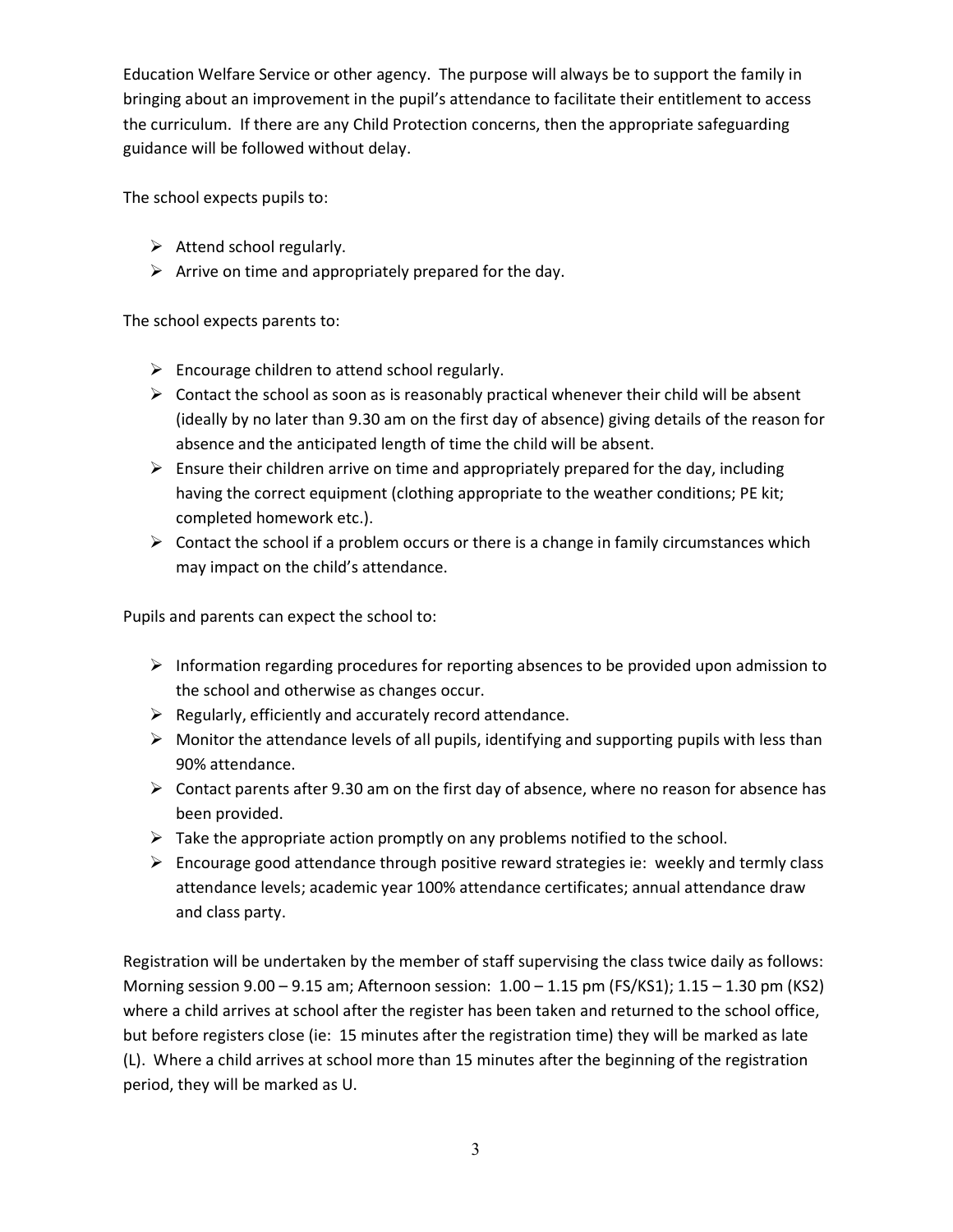The school currently operates manual registers which are then entered onto the school's Management Information System (Integris G2) each week. Symbols to be used for recording attendance and absences are provided inside the front page of registers. Registers are returned to and retained in the main school office following registration. In the event of evacuation, for instance in the case of the fire alarm sounding, registers will be taken out and given to the appropriate class teacher/member of staff in charge of the class for checking. In the event of a class taking part in an educational visit, registers will be completed prior to leaving school and a note taken of any children who are absent.

A record of messages received relating to reasons for children's absences is maintained and kept in the main school office.

## Term-time holidays

The Education (Pupil Registration) (England) (Amendment) Regulations 2013 remove provision for Head Teacher to grant leave of absence of up to 10 school days for a family holiday in 'special circumstances' and only allow leave to be granted in 'exceptional circumstances'.

## 'Exceptional circumstances' do not occur regularly or often.

The Governing Body has defined some examples of 'exceptional circumstances' as:

- $\triangleright$  Parent employment conditions e.g. unable to take leave in school holidays
- $\triangleright$  Family trauma e.g. bereavement, illness
- $\triangleright$  Close family wedding e.g. parents
- $\triangleright$  Religious circumstances e.g. confirmation
- $\triangleright$  EAL children returning to their home country to maintain contact with extended family.
- $\triangleright$  Medical appointments which cannot be arranged out of school hours e.g. hospital appointments.

The new regulations do not allow absence for the following circumstances:

- $\triangleleft$  Relatives coming to visit
- Visiting family/friends who have different half terms or holidays
- Availability of cheap holidays
- Availability of desired accommodation
- ❖ Poor weather experienced in the school holiday period
- ◆ Overlap with beginning or end of term
- Day trips
- $\cdot$  Illness where no medical evidence is forthcoming

If 'exceptional circumstances' leave is requested, parents must apply in writing to the Head Teacher stating the nature and purpose of the absence and detailing the 'exceptional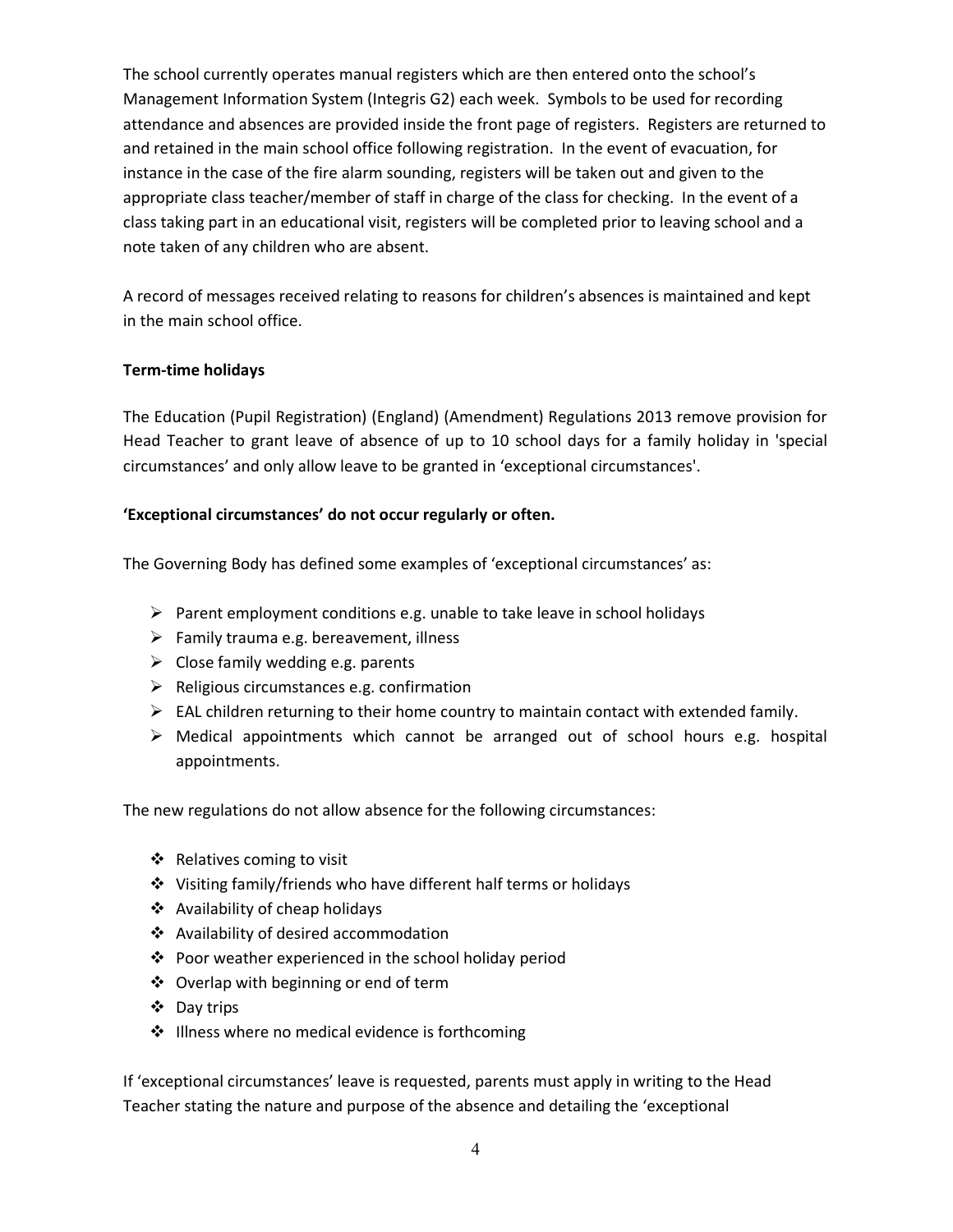circumstances'. Evidence may be requested to substantiate requests. Granting leave will be at the discretion of the Head Teacher, taking into account the pupil's previous attendance pattern, the nature of the absence and the impact on the child's education.

The 2007 regulations set out the procedures for issuing penalty notices (fines) to each parent who fails to ensure their children's regular attendance at school or fails to ensure that their excluded child is not in a public place during the first five days of exclusion. Parents must pay £60 if they pay within 28 days; or £120 if they pay within 42 days.

## Encouraging good attendance

The following strategies will be used to encourage regular attendance:

- $\triangleright$  Class attendance will be recorded and displayed weekly and termly, with a certificate awarded each term to the class with the highest attendance level.
- $\triangleright$  A celebration for the class with the highest percentage attendance for the academic year will be held in the Summer Term.
- $\triangleright$  Certificates signed by the Director of Children's Services will be awarded at the end of each academic year to pupils who have achieved 100% attendance.
- $\triangleright$  A prize draw for pupils who have achieved 95%+ attendance will be held at the end of each academic year.
- $\triangleright$  Where no reason for absence has been given, parents will be contacted after 9.30 am on the first day of absence to ascertain the reason for the child's absence.
- $\triangleright$  Parents will be contacted by letter regarding any unexplained absences.
- $\triangleright$  Letters highlighting the importance of punctuality will be given to parents of children who arrive late.
- $\triangleright$  Notify parents if their children's attendance falls below 90% to highlight the importance of regular attendance and offer support to ensure that their child attends school more regularly. If no improvement is subsequently made, parents will be invited to attend a supporting attendance meeting to discuss ways in which the school can support the family in improving attendance. If the child's attendance still falls below the expected level, a referral may be made to the Education Welfare Service.

The School Business Manager will monitor levels of attendance termly (6x per year) and meet with an Education Welfare Officer 3 times per year (long terms) to discuss whole school attendance levels and children whose attendance is below the expected level and a cause for concern.

Following any referral to the Education Welfare Service, the school will fully take part in monitoring the situation and work with the relevant parties and agencies in the interest of the individual child. It is acknowledged that such monitoring and co-operation may well concern matters other than those directly relating to attendance issues.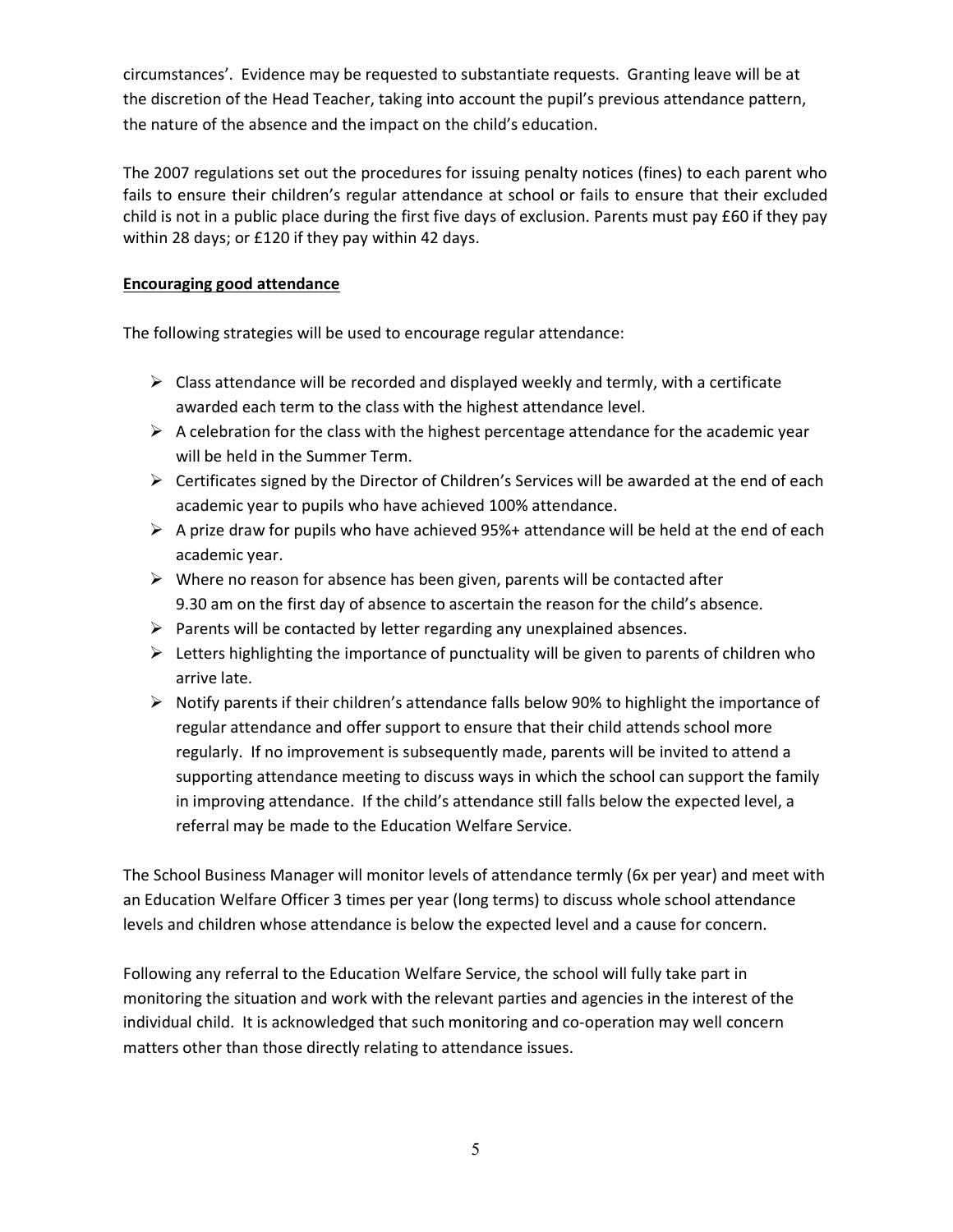## **Reintegration**

The return to school for a pupil after long-term absence requires careful planning. For example, it may be appropriate to establish a Pastoral Support Programme (PSP) as detailed in the DFE Social Inclusion Pupil Support Guidance.

The Head Teacher will be responsible for deciding on the timescale for return and the management of the reintegration. The Head Teacher will inform the Class Teacher of the return of a long term absentee.

All staff need to be aware that this process can be difficult for the family, that it may require careful handling and that any problems that arise should be notified to the responsible member of staff as soon as possible.

Programmes of reintegration will need to be tailored to the individual needs of the child and may involve phased, part time re-entry with support as appropriate.

The success of the Pastoral Support Programme will require the involvement of appropriate members of staff, external agencies, the parents and the child. Programmes should be reviewed regularly and amended as necessary.

#### School Organisation

In order for any policy to be successful, all members of staff must be committed to making attendance a priority and convey to pupils by their behaviour, the importance of attending school regularly to fully access the curriculum. For instance, staff should arrive to lessons on time and well prepared. In addition, there may be specific responsibilities allocated to individual staff groups as follows:

Head Teacher:

- To oversee the whole school attendance policy.
- To report to the Governing Body.
- To display information on attendance

Class Teachers:

- To complete registers accurately and on time.
- To record all reasons for absence in the register.
- To inform the Head Teacher of any concerns.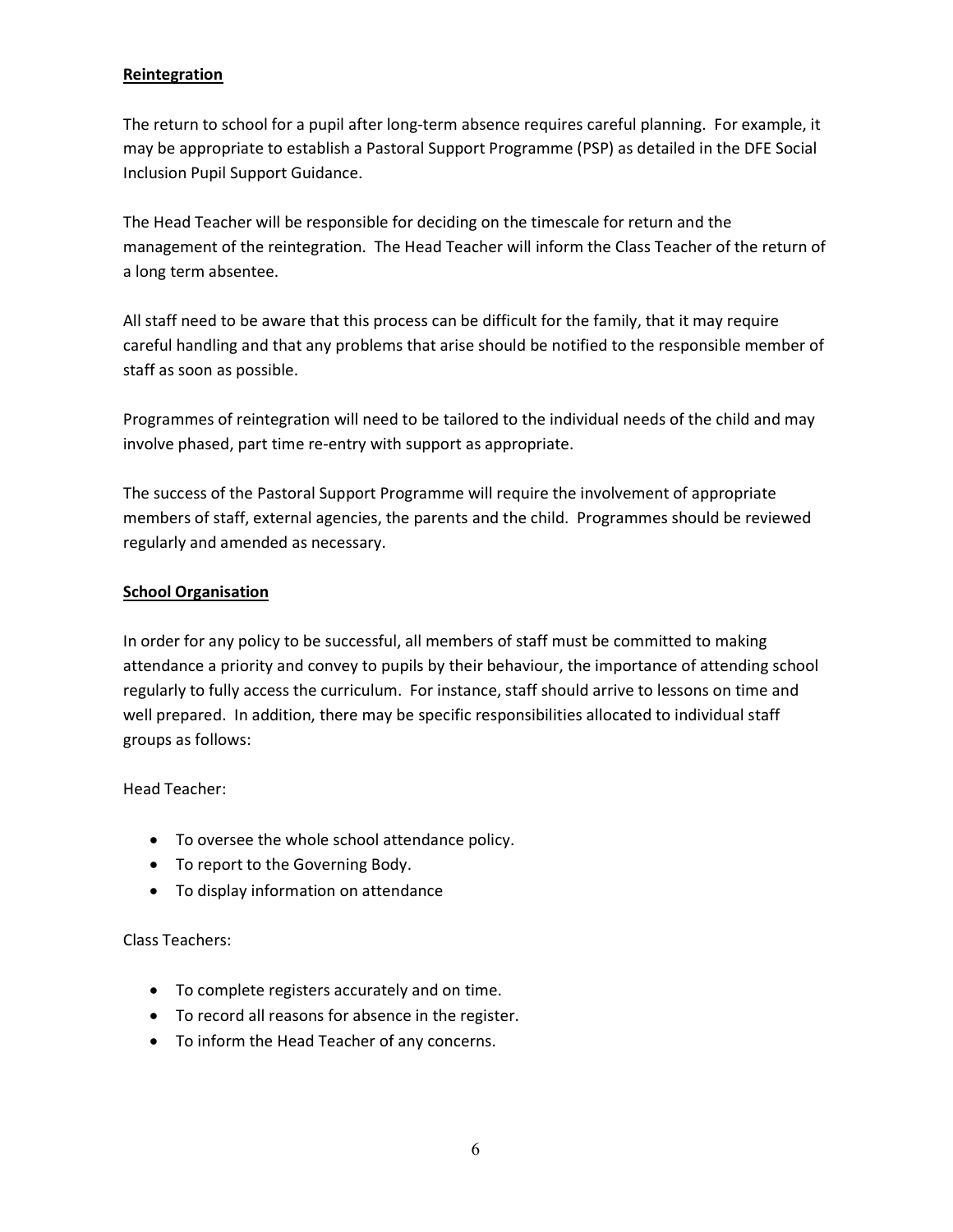School Administrator:

- To follow up on the first day of absence any unexplained non-attendance by contacting parents.
- To write to parents to ascertain the reason for absence where non has been provided upon the child's return to school.
- To record all reasons for absence in the register, where messages have been received in the main school office.
- To input attendance to the school's Management Information System (Integris G2) from manual registers accurately and in a timely manner.

School Business Manager:

- To monitor attendance levels of individual children and the whole school termly and take appropriate action to address poor attendance.
- To create attendance reports for Governors meetings.

## All staff:

- Ensure parents complete a signing in/out book when collecting/returning children.
- Inform the Head Teacher of any pupil whose parent intends to remove them from the school roll.

Governors:

Governors may be given a specific role/interest in monitoring attendance and/or policies.

Parents:

- Contact school on the first day of absence or as soon as possible.
- Provide written absence notes for absences that are longer than initially indicated.
- Support good attendance.

## Liaising with various agencies

Good professional relationships and working practices are essential in ensuring that the needs of the school in meeting its legal obligations and the needs of the child and it's family in maximising educational opportunities are met and that all parties receive support to do so. Some parents may need the support of external agencies to fulfil their legal obligations to their children.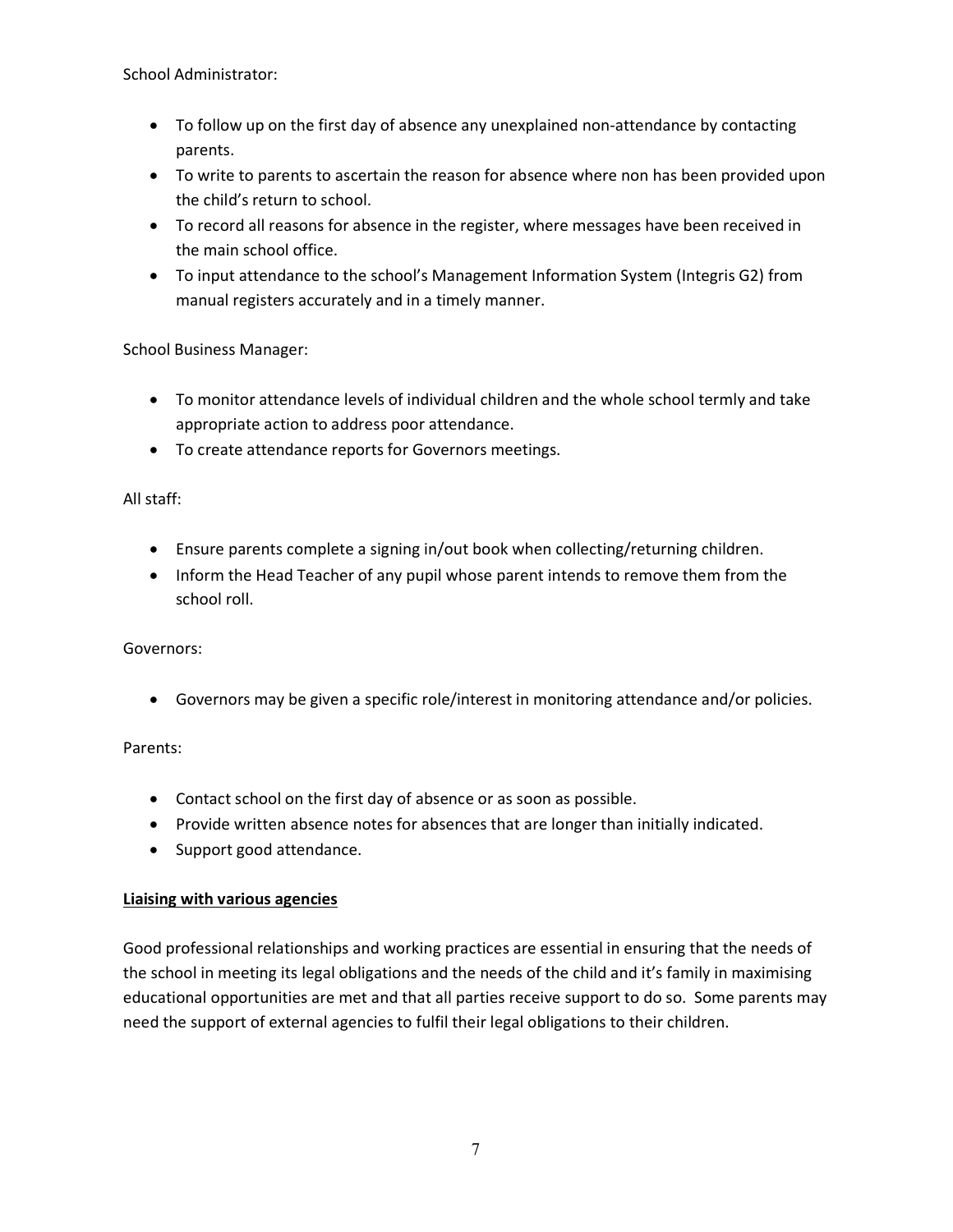Education Welfare Service:

- The Education Welfare Service as part of the core offer to all LA maintained schools may support the school in:
	- ❖ An annual health check of policies and procedures.
	- $\div$  Up to 2 days per year absence screening to check for unauthorised absence.
	- Preparation of evidence prior to submission of cases to the Education Welfare Legal Panel.
	- $\clubsuit$  Liaison with County Solicitor and parents/carers to ensure correct procedures are implemented.
	- Attendance in court on behalf of the Local Authority.
- Education Welfare Service will commence intervention with families and young people, where the school feel that attendance levels have not improved, as an additional brokered service.

Other agencies are used where appropriate in individual cases, including Educational and Behavioural Support Service, Educational Psychologists, Special Educational Needs Service, CAMHS, and Children's Services. Research has shown that schools who work in partnership with support services have a greater impact on school attendance that when they act alone or when the support services are uncoordinated or disjointed.

## Data Protection Act

The Data Protection Act places obligations on all agencies that process, store and share information on any individual. The school recognises the importance of having full regard for the requirements of the Act. The school has a Data Protection Registration which details the circumstances under which data is managed and is registered with the Information Commissioner's Office.

## Review

This policy will be reviewed bi-annually and otherwise as required by new legislation and/or to reflect changes in good practice.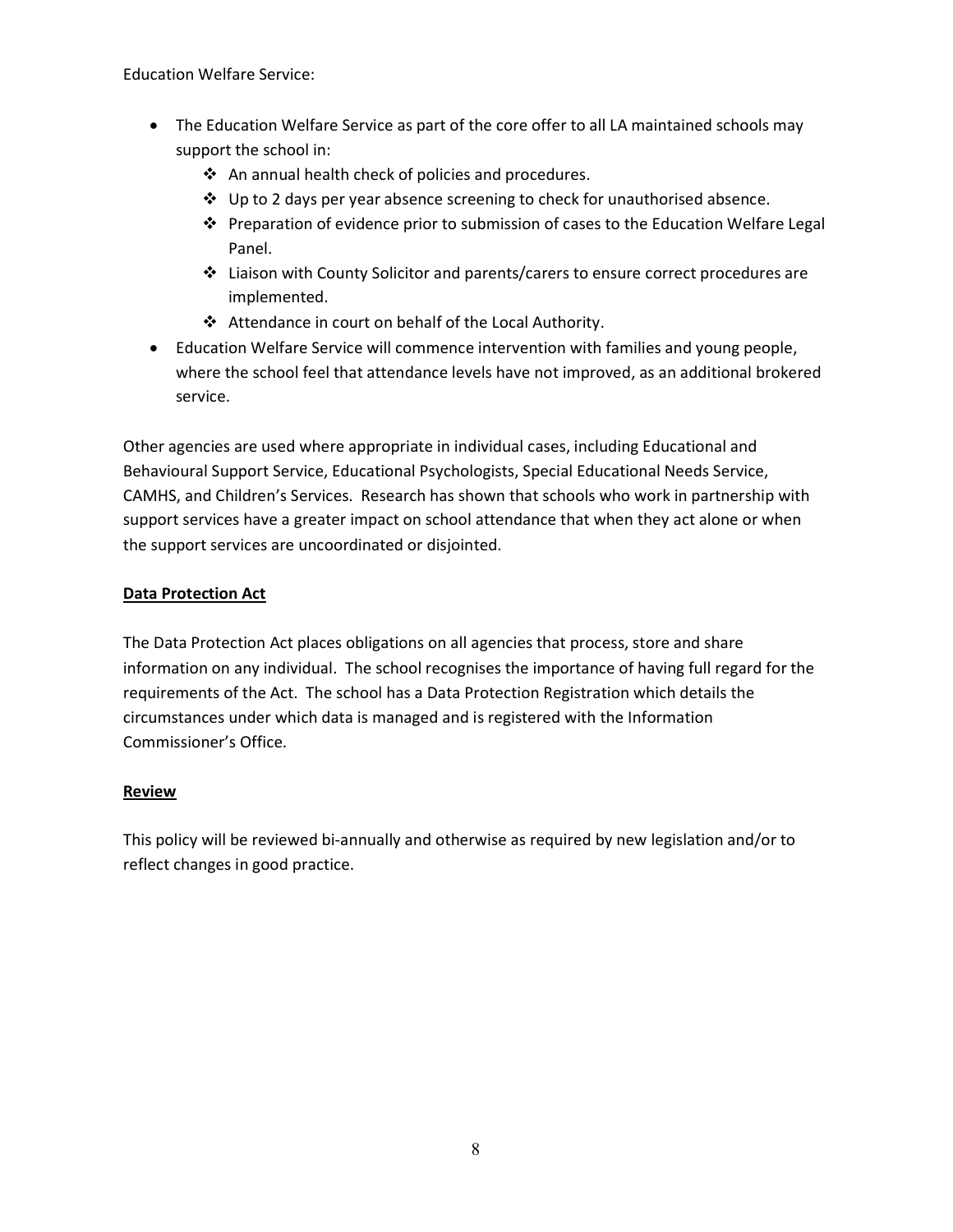## Guidance for Class Teachers

The importance of registration:

- An attendance register must be completed at the beginning of each morning and afternoon session, marking pupils present or absent. Registers will be collected from and returned to the main school office.
- Registers must be completed in ink and any corrections must be made in such a way that the original entry and the correction are both clearly distinguishable. Correction fluid should not be used.
- Authorised absences should be entered in red initially with the correct symbol for categorising the absence in blue or black ink.
- Accurate marking of registers and appropriate maintenance of electronic and computerised systems can have a significant impact on overall school attendance and absence figures.

Categorising absence:

- Only the school, in the context of the law can approve absence, not parents. If a member of staff does not accept the explanation offered for absence as a valid reason, then the matter must be referred to the Head Teacher.
- Emerging patterns of authorised absence should be reported to the School Business Manager.
- Where there is difficulty in obtaining a reason for absence, this will be investigated by the School Administrator who will contact parents directly.

Authorised or Unauthorised absence:

Authorised absence is where the school has either given approval in advance for a pupil to be absent or has accepted an explanation offered retrospectively as a satisfactory reason. All other absences must be regarded as unauthorised.

The following may be reasons for authorised absence, however, this list is not exhaustive:

Illness; family bereavement; medical and dental appointments; days of religious observance; fixed term exclusion; permanent exclusion until removed from roll or re-instated.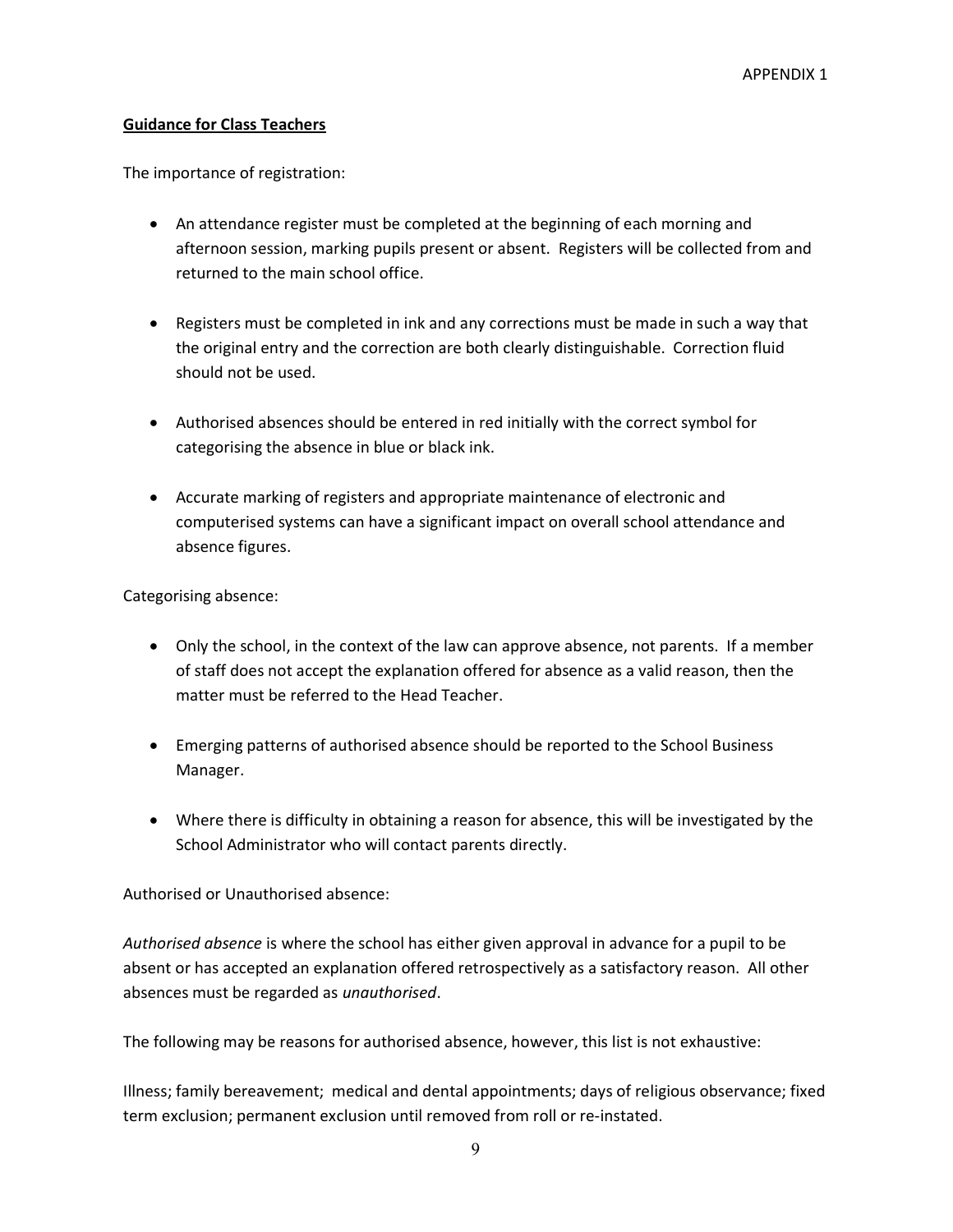## Family Holidays

The Education (Pupil Registration) (England) (Amendment) Regulations 2013 remove provision for Head Teacher to grant leave of absence of up to 10 school days for a family holiday in 'special circumstances' and only allow leave to be granted in 'exceptional circumstances'.

If 'exceptional circumstances' leave is requested, parents must apply in writing to the Head Teacher stating the nature and purpose of the absence and detailing the 'exceptional circumstances'. Evidence may be requested to substantiate requests. Granting leave will be at the discretion of the Head Teacher, taking into account the pupil's previous attendance pattern, the nature of the absence and the impact on the child's education.

NB: Pupils who are absent from school but taking part in an approved educational visit will not be marked as present, but will not be deemed to be absent for the purposes of Management Information Systems data. The appropriate absence code for educational visits will be used.

The following may be reasons for unauthorised absence, however, this list is not exhaustive:

Shopping trips; house-sitting or looking after siblings; lateness if registration is missed; medical appointments that cannot be verified; no reason is given; school staff feel the reason for absence is not genuine of invalid.

It is acknowledged that unusual circumstances may arise that lead to a pupil being absent from school. The Head Teacher will have the discretion to determine whether the explanation offered is reasonable. In such situations, the individual circumstances, previous attendance pattern and frequency of such incidents should be considered.

#### **Lateness**

The school actively discourages lateness by challenging parents of children who persistently arrive late to school, without reasonable explanation. Parents are given a letter outlining the importance of forming good habits of punctuality at an early age and the impact lateness has on their child's academic and social development. Children who arrive late are quietly welcomed into school and care is taken to ensure that the child does not feel uncomfortable about joining their class after the beginning of a lesson.

Children will be deemed to be late if they arrive in school after registration. This may be extended during periods of bad weather where travel is difficult. Where a pupil arrives after registers have closed, this will be an unauthorised absence and the appropriate absence code will be used.